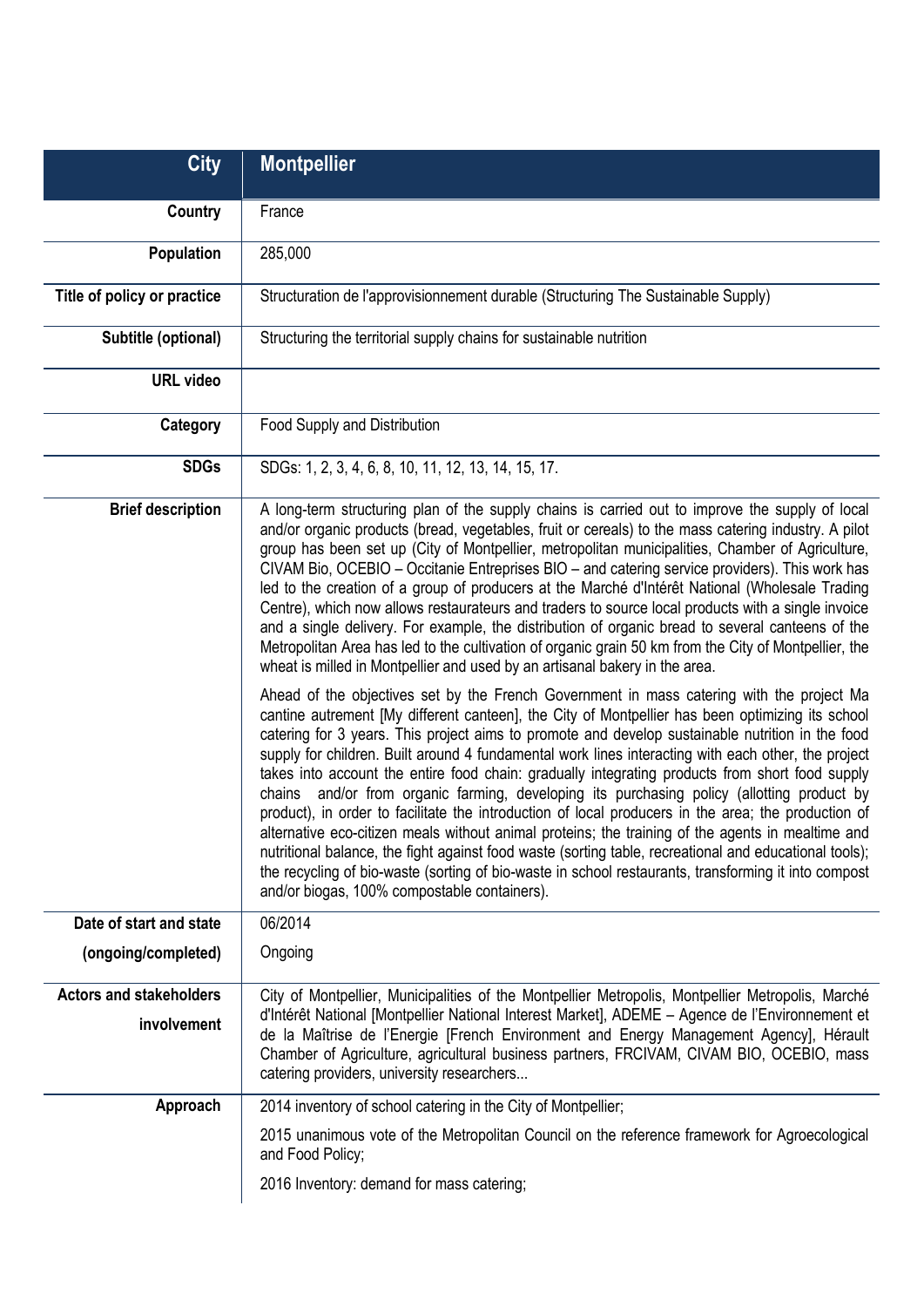|                              | 2017 Inventory: territorial food supply;                                                                                                                                                                                                                                                                                                                                                                                                                                                                                                                                                                                                                                                                                                                                                                                                                             |
|------------------------------|----------------------------------------------------------------------------------------------------------------------------------------------------------------------------------------------------------------------------------------------------------------------------------------------------------------------------------------------------------------------------------------------------------------------------------------------------------------------------------------------------------------------------------------------------------------------------------------------------------------------------------------------------------------------------------------------------------------------------------------------------------------------------------------------------------------------------------------------------------------------|
|                              | 2018 Connection supply-demand;                                                                                                                                                                                                                                                                                                                                                                                                                                                                                                                                                                                                                                                                                                                                                                                                                                       |
|                              | 2019 Progressive transition from an institutional policy to a territorial policy.                                                                                                                                                                                                                                                                                                                                                                                                                                                                                                                                                                                                                                                                                                                                                                                    |
| Innovation                   | Structuring the food supply chains initiated and managed by a multi-stakeholder and multi-<br>disciplinary working group, bringing together institutional partners, local authorities, the<br>Metropolitan Area and catering service providers on a single goal proves the innovative approach<br>of this public policy. It led to the creation of a producer group at the Wholesale Trading Centre.<br>This group allows restaurateurs and retailers to purchase local products with a single invoice and<br>a single delivery.                                                                                                                                                                                                                                                                                                                                     |
|                              | The Ma cantine Autrement project, led by the City of Montpellier, is innovative in the approach, but<br>also in the actions it carries out.                                                                                                                                                                                                                                                                                                                                                                                                                                                                                                                                                                                                                                                                                                                          |
|                              | Montpellier is ahead of the objectives set by the French State in terms of mass catering, which<br>establishes at least 50% the products that are organic or produced taking into account the<br>preservation of the environment by 2022. At the pace Montpellier is working, it could be able to<br>achieve these objectives by 2020.                                                                                                                                                                                                                                                                                                                                                                                                                                                                                                                               |
|                              | Montpellier is the first city in France to replace plastic trays with bio-compostable trays that can be<br>fully recycled in school canteens. The main objectives are to limit the risk of exposure of children<br>to endocrine disruptors, but thanks to its composition, it will allow the City to achieve the objective<br>of zero waste in the area.                                                                                                                                                                                                                                                                                                                                                                                                                                                                                                             |
| Impact                       | Environmental and social impacts:                                                                                                                                                                                                                                                                                                                                                                                                                                                                                                                                                                                                                                                                                                                                                                                                                                    |
|                              | 24% food waste reduction (compared to the 2016 inventory); 119cg of food waste per<br>٠<br>child per meal; 494 kg of food saved per day; 69 tons of food saved per year;<br>Recycling of 200 tons of bio-waste per year;<br>Raising awareness of alternative eco-citizen meal among children about the impact of<br>٠<br>food consumption patterns on natural resources, climate and biodiversity (animal protein<br>free, it is part of an agroecological transition and sustainable food approach: proximity,<br>seasonality);<br>Economic impacts: creation and consolidation of lasting relationships among farmers or<br>٠<br>food and agri-food companies of the area (structuring the sectors: organic bread,<br>tomatoes, etc.), allotment of the City's food market, creation of the processing center at<br>the Montpellier Wholesale Trading Centre, etc. |
|                              | Impacts on vulnerable populations:                                                                                                                                                                                                                                                                                                                                                                                                                                                                                                                                                                                                                                                                                                                                                                                                                                   |
|                              | 14,600 meals per day in the City of Montpellier, that is more than 2 million meals served<br>per year.<br>Food insecurity in Montpellier (70% of households pay less than $\epsilon$ 2 per meal). These<br>projects ensure a quality meal for children thanks to a price system based on the<br>household income (CAF);<br>The organic bread sector in the City promotes short food supply chains and encourages<br>a social and solidarity-based economy as well as more responsible consumption.                                                                                                                                                                                                                                                                                                                                                                   |
| Inclusion                    | Territorial inclusion: Due to the needs and demands that emerged during the school catering<br>inventory, some of the Municipalities of the Metropolitan Area are being supported as part of the<br>service cooperative. The service cooperative allows them to be supported by the expertise of the<br>community engineers, in particular within their Mass Catering framework. Concrete actions have<br>already been undertaken by some municipalities in specific areas (expertise and support in<br>drafting the specifications of the contract for the provision of meal services, contact with suppliers<br>and service providers, etc.)                                                                                                                                                                                                                       |
| <b>Adversity coefficient</b> | In terms of economic development and employment, the Metropolitan area has been<br>characterized by a particularly contrasting situation for many years. Economic maturity and<br>dynamism are reflected in high and constant rates of business and job creation compared to those                                                                                                                                                                                                                                                                                                                                                                                                                                                                                                                                                                                   |